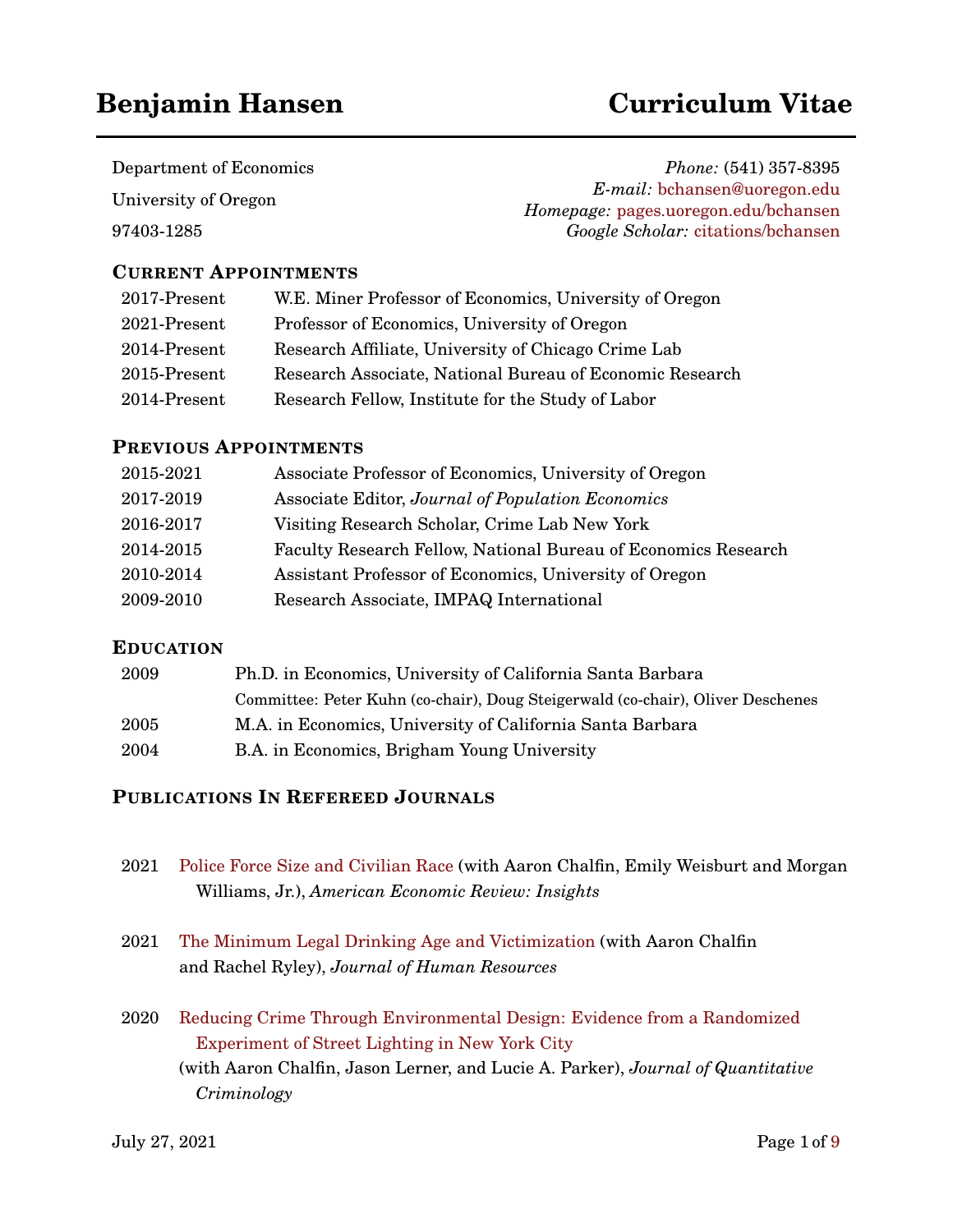#### **PUBLICATIONS (CONTINUED)**

- 2020 ["Dude, Where's My Treatment Effect? Errors in Administrative Data Linking and the](https://link.springer.com/article/10.1007/s10940-020-09461-x) [Destruction of Statistical Power in Randomized Experiments"](https://link.springer.com/article/10.1007/s10940-020-09461-x) (with Sarah Tahamont, Zubin Jelveh, Aaron Chalfin, and Shi Yan), *Journal of Quantitative Criminology*
- 2020 ["Federalism, Partial Prohibition, and Cross Border Sales: Evidence from Marijuana](https://www.sciencedirect.com/science/article/pii/S0047272720300232) [Legalization"](https://www.sciencedirect.com/science/article/pii/S0047272720300232) (with Keaton Miller and Caroline Weber), *Journal of Public Economics*, Vol. 187, No. 7, pp. 104–159
- 2020 ["The Unintended Consequences of 'Ban the Box': Statistical Discrimination and](https://www.journals.uchicago.edu/doi/abs/10.1086/705880?af=R&mobileUi=0) [Employment Outcomes When Criminal Histories Are Hidden"](https://www.journals.uchicago.edu/doi/abs/10.1086/705880?af=R&mobileUi=0) (with Jennifer L. Doleac), *Journal of Labor Economics*, Vol. 38, No. 2 pp. 321–374.
- 2020 ["Taxing the Potency of Sin Goods: Evidence from Recreational Cannabis and Liquor](http://www.ntanet.org/NTJ/73/2/ntj-v73n02p511-544-Taxing-Potency-of-Sin-Goods.html) [Markets"](http://www.ntanet.org/NTJ/73/2/ntj-v73n02p511-544-Taxing-Potency-of-Sin-Goods.html) (with Keaton Miller, Boyoung Seo, and Caroline Weber), *National Tax Journal*, Vol. 73, No. 2, pp. 511–544.
- 2020 ["Early Evidence on Recreational Marijuana Legalization and Traffic Fatalities"](https://onlinelibrary.wiley.com/doi/full/10.1111/ecin.12751) (with Keaton Miller and Caroline Weber), *Economic Inquiry*, Vol. 58 No. 2, pages 547–568.
- 2019 ["Marijuana Laws and Teen Marijuana Use: New Evidence From the Youth Risk](https://jamanetwork.com/journals/jamapediatrics/article-abstract/2737637) [Behavior Surveys"](https://jamanetwork.com/journals/jamapediatrics/article-abstract/2737637) (with Mark Anderson, Daniel Rees, and Joseph Sabia), *Journal of the American Medical Association: Pediatrics*, Vol. 73 No. 9, pages 879–881.
- 2018 ["Caution! Men Not at Work: Gender-Specific Labor Market Conditions and Child](https://www.sciencedirect.com/science/article/pii/S0047272718300689) [Maltreatment"](https://www.sciencedirect.com/science/article/pii/S0047272718300689) (with Jason M. Lindo and Jessamyn Schaller) *Journal of Public Economics*, Volume 163, No. 7, Pages 77–98
- 2018 ["Legal Access to Alcohol and Criminality"](https://www.sciencedirect.com/science/article/pii/S0167629617307191) (with Glen R. Waddell), *Journal of Health Economics*, Vol. 57, No.1, pages 277–289.
- 2017 ["Moving to Job Opportunities: The Effect of 'Ban the Box' on the Composition of Cities"](https://www.aeaweb.org/articles?id=10.1257/aer.p20171002) (with Jennifer Doleac), *American Economic Review: Papers and Proceedings*, Vol. 107, No. 5, pages 556–559.
- 2016 ["Have Cigarette Taxes Lost Their Bite? New Estimates of the Relationship between](https://www.mitpressjournals.org/doi/abs/10.1162/AJHE_a_00067) [Cigarette Taxes and Youth Smoking"](https://www.mitpressjournals.org/doi/abs/10.1162/AJHE_a_00067) (with Joseph J. Sabia, Daniel I. Rees), *American Journal of Health Economics*, Vol. 3, No. 1, pages 60–75.
- 2016 ["When Good Measurement Goes Wrong: New Evidence That New York State's](https://www.mitpressjournals.org/doi/abs/10.1162/AJHE_a_00067) [Minimum Wage Reduced Employment"](https://www.mitpressjournals.org/doi/abs/10.1162/AJHE_a_00067) (with Joseph J. Sabia, Richard V. Burkhauser), *Industrial and Labor Relations Review*, Vol. 69, No. 2, pages 312–319 .
- 2016 ["California's 2004 Workers' Compensation Reform: Claims, Costs, and Contingent](http://journals.sagepub.com/doi/abs/10.1177/0019793915605507) [Workers"](http://journals.sagepub.com/doi/abs/10.1177/0019793915605507) *Industrial and Labor Relations Review*, Vol. 69, No. 1, pages 173–198.
- 2015 ["Medical Marijuana Laws and Teen Marijuana Use"](https://academic.oup.com/aler/article-abstract/17/2/495/197943) (with D. Mark Anderson and Daniel I. Rees) *American Law and Economics Review*, Vol. 17, No. 2, pages 495–528.
- 2015 ["Punishment and Deterrence: Evidence from Drunk Driving"](https://www.aeaweb.org/articles?id=10.1257/aer.20130189) *American Economic Review*, Vol. 105, No. 4, pages 1581–1617.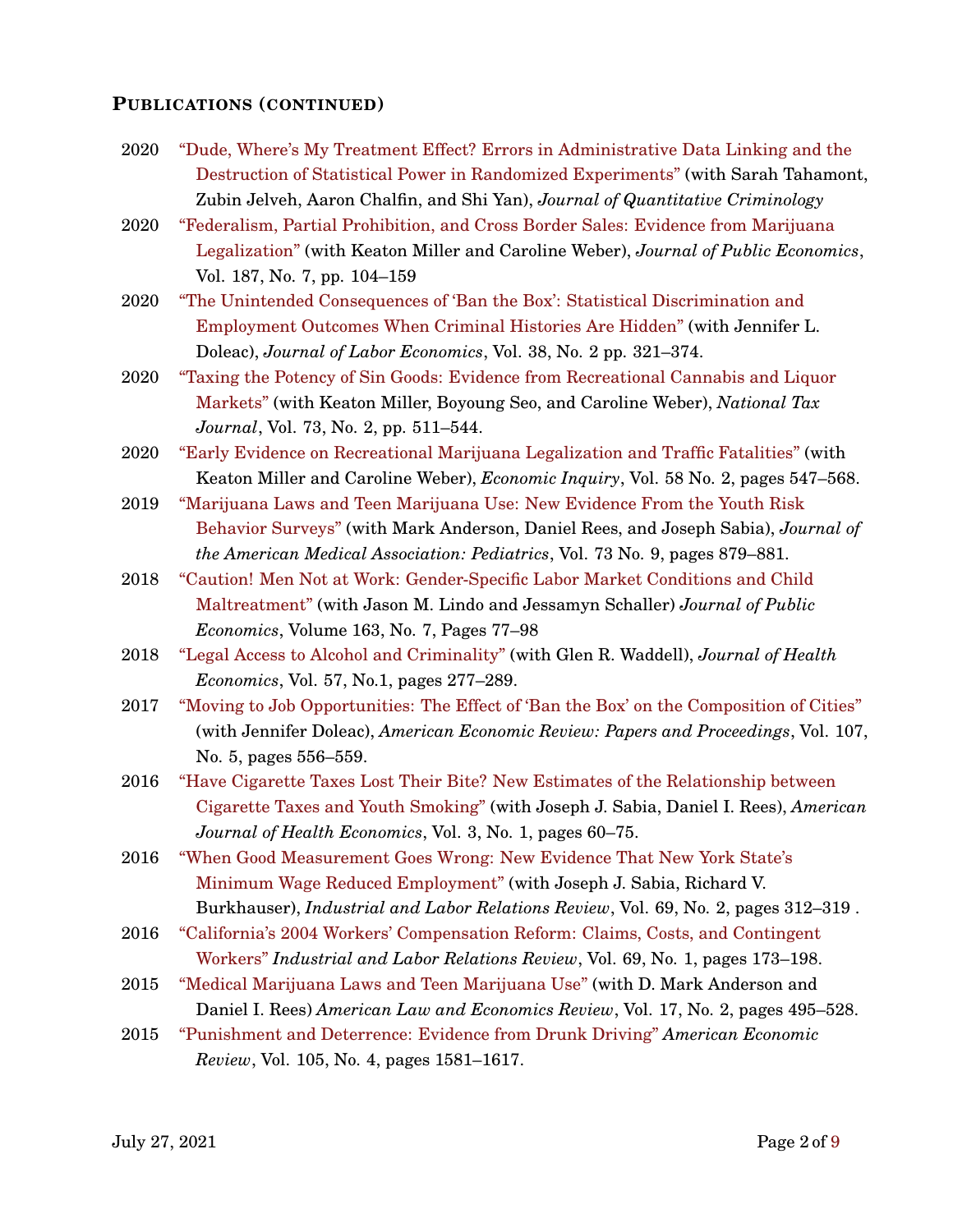### **PUBLICATIONS (CONTINUED)**

- 2014 ["Life and Death in the Fast Lane: Police Enforcement and Traffic Fatalities"](https://www.aeaweb.org/articles?id=10.1257/pol.6.2.231) (with G. DeAngelo), *American Economic Journal: Economic Policy*, Vol. 56, No. 2, pages 333–369.
- 2013 ["Medical Marijuana Laws, Traffic Fatalities, and Alcohol Consumption"](https://www.journals.uchicago.edu/doi/abs/10.1086/668812) (with D. Mark Anderson Daniel I. Rees) *Journal of Law and Economics*, Vol. 56, No. 2, pages 1581–1617.
- 2013 ["Cigarette Taxes and How Youth Obtain Cigarette Taxes"](https://www.ntanet.org/NTJ/66/2/ntj-v66n02p371-394-cigarrete-taxes-youth.html) *National Tax Journal* (with Daniel I. Rees and Joseph J. Sabia), Vol. 66, No. 2, pages 371–394
- 2013 ["The Minimum Drop Out Age and Student Victimization"](https://www.sciencedirect.com/science/article/abs/pii/S0272775713000484) *Economics of Education Review*, Vol. 35, No. 8, pages 66–74.
- 2013 ["Deterability by Age"](https://www.sciencedirect.com/science/article/abs/pii/S014481881300032X) (with Shawn Bushway and Greg DeAngelo) *International Review of Law and Economics*, Vol. 36, No. 10, pages 70–81.
- 2012 ["Are the Effects of Minimum Wage Increases Always Small? New Evidence from a Case](http://journals.sagepub.com/doi/abs/10.1177/001979391206500207) [Study in New York"](http://journals.sagepub.com/doi/abs/10.1177/001979391206500207) (with Joseph J. Sabia and Richard V. Burkhauser) *Industrial and Labor Relations Review*, Vol. 65, No. 2, pages 350–376 .
- 2011 ["Back to School Blues: Seasonality of Youth Suicide and the Academic Calendar"](https://www.sciencedirect.com/science/article/abs/pii/S0272775711000677) (with Matthew Lang) *Economics of Education Review*, Vol. 30, No. 5, pages 850–861.
- 2010 ["Time for School?"](https://educationnext.org/time-for-school) (with Dave E. Marcotte) *Education Next*, Vol. 10, No. 1, pages 53–59.

### **BOOK CHAPTERS**

- In ["Up in Smoke? The Market for Cannabis"](https://link.springer.com/referencework/10.1007/978-3-319-57365-6) (with Keaton Miller and Caroline Weber,
- Press edited by Klaus Zimmermann, and Dave Marcotte) *Handbook of Labor, Human Resources and Population Economics*
- 2014 ["Quasi-Experimental Methods"](http://sk.sagepub.com/reference/encyclopedia-of-education-economics-and-finance/i6896.xml) (Edited by Dominic J. Brewer and Lawrence O. Picus), *Encyclopedia of Education Economics and Finance*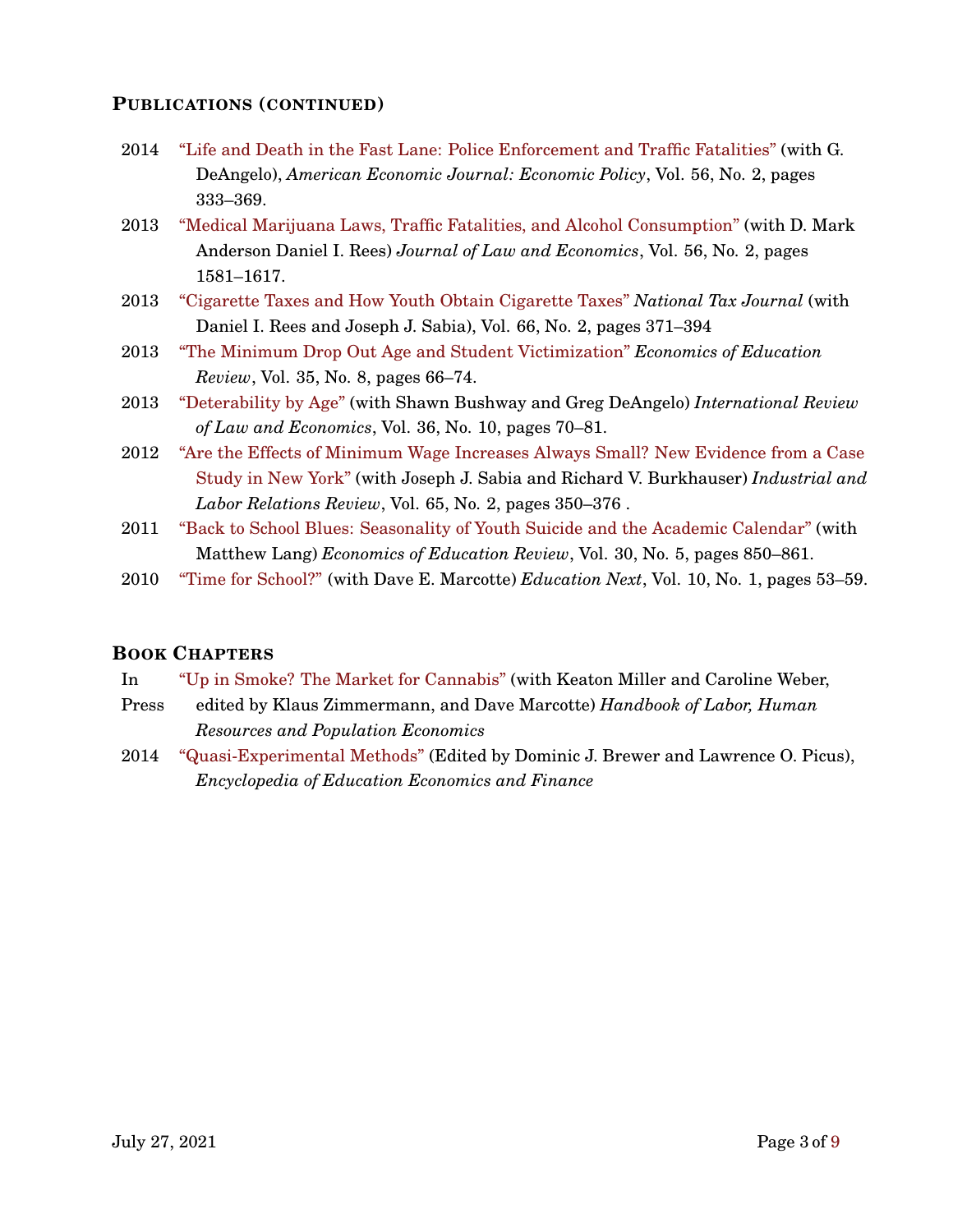### **WORKING PAPERS**

- 2020 [Do State Tobacco-21 Laws Work?](https://www.nber.org/papers/w28173) (with Calvin Bryan, Drew McNichols, and Joseph Sabia)
- 2020 Importing the Opioid Crisis? Trade, Smuggling, and Fentanyl Overdoses (with Timothy Moore and William Olney)
- 2020 [Information and the Persistence of the Gender Wage Gap: Early Evidence from](https://www.nber.org/papers/w27054) [California's Salary History Ban](https://www.nber.org/papers/w27054) (with Drew McNichols), *NBER WP No. 27054*
- 2020 [Getting into the Weeds of Tax Invariance](http://www.nber.org/papers/w23632) (with Keaton Miller and Caroline Weber), *NBER WP No. 23632*
- 2019 [Are Marijuana and Alcohol Substitutes? Evidence from Neighboring Jurisdictions](https://www.thecgo.org/wp-content/uploads/2020/04/working-paper-2019.016.pdf) *CGO Working Paper 2019.016*
- 2017 [Benefit Generosity and Moral Hazard: Evidence from Workers' Compensation](https://www.iza.org/publications/dp/10621/benefit-generosity-and-injury-duration-quasi-experimental-evidence-from-regression-kinks) (with Tuan Nguyen Glen Waddell), *IZA WP No. 10621*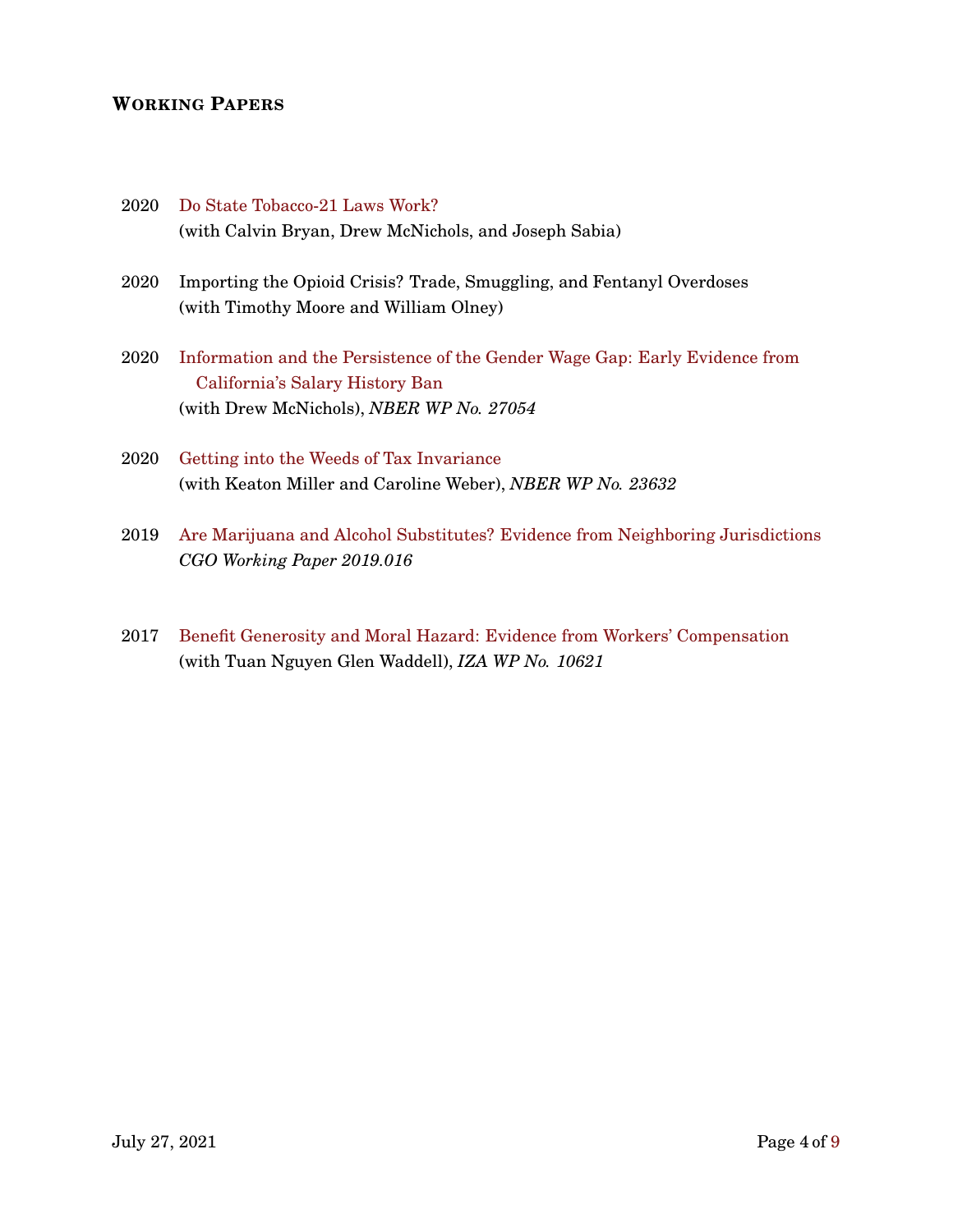### **POLICY BRIEFS AND EDITORIALS**

- 2021 ["When Cities Add Cops, Black Residents Could Have The Most To Gain and The Most to](https://www.niskanencenter.org/when-cities-add-cops-black-residents-could-have-the-most-to-gain-and-the-most-to-lose//) [Lose'](https://www.niskanencenter.org/when-cities-add-cops-black-residents-could-have-the-most-to-gain-and-the-most-to-lose//) The Niskanen Center
- 2019 ["A More Thorough Analysis of Marijuana Use and Homicide in Colorado and Washing](https://theincidentaleconomist.com/wordpress/a-more-thorough-analysis-of-marijuana-use-and-homicide-in-colorado-and-washington/)[ton"](https://theincidentaleconomist.com/wordpress/a-more-thorough-analysis-of-marijuana-use-and-homicide-in-colorado-and-washington/) The Incidental Economist
- 2018 ["Early Evidence on Recreational Marijuana Legalization and Traffic Fatalities"](https://www.cato.org/publications/research-briefs-economic-policy/early-evidence-recreational-marijuana-legalization) (with Keaton Miller and Caroline Weber), Cato Research Briefs in Economic Policy No. 125
- 2017 ["Taxing Marijuana"](https://voxeu.org/article/taxing-marijuana) (with Keaton Miller and Caroline Weber), VOX CEPR's Policy Portal
- 2016 ["How Hiding Criminal Records Hurts Black and Hispanic Men "](https://http://time.com/4482150/ban-the-box-unintended-discrimination/) (with Jennifer L. Doleac), Time
- 2016 ["Does Ban the Box Help or Hurt Low-Skilled Workers? Statistical Discrimination and](https://www.cato.org/publications/research-briefs-economic-policy/does-ban-box-help-or-hurt-low-skilled-workers) [Employment Outcomes When Criminal Histories Are Hidden"](https://www.cato.org/publications/research-briefs-economic-policy/does-ban-box-help-or-hurt-low-skilled-workers) (with Jennifer L. Doleac), Cato Research Briefs in Economic Policy No. 62
- 2012 ["Medical Marijuana Laws and Teen Marijuana Use"](https://www.cato.org/publications/research-briefs-economic-policy/medical-marijuana-laws-teen-marijuana-use) (with D. Mark Anderson and Daniel I. Rees), Cato Research Briefs in Economic Policy No. 11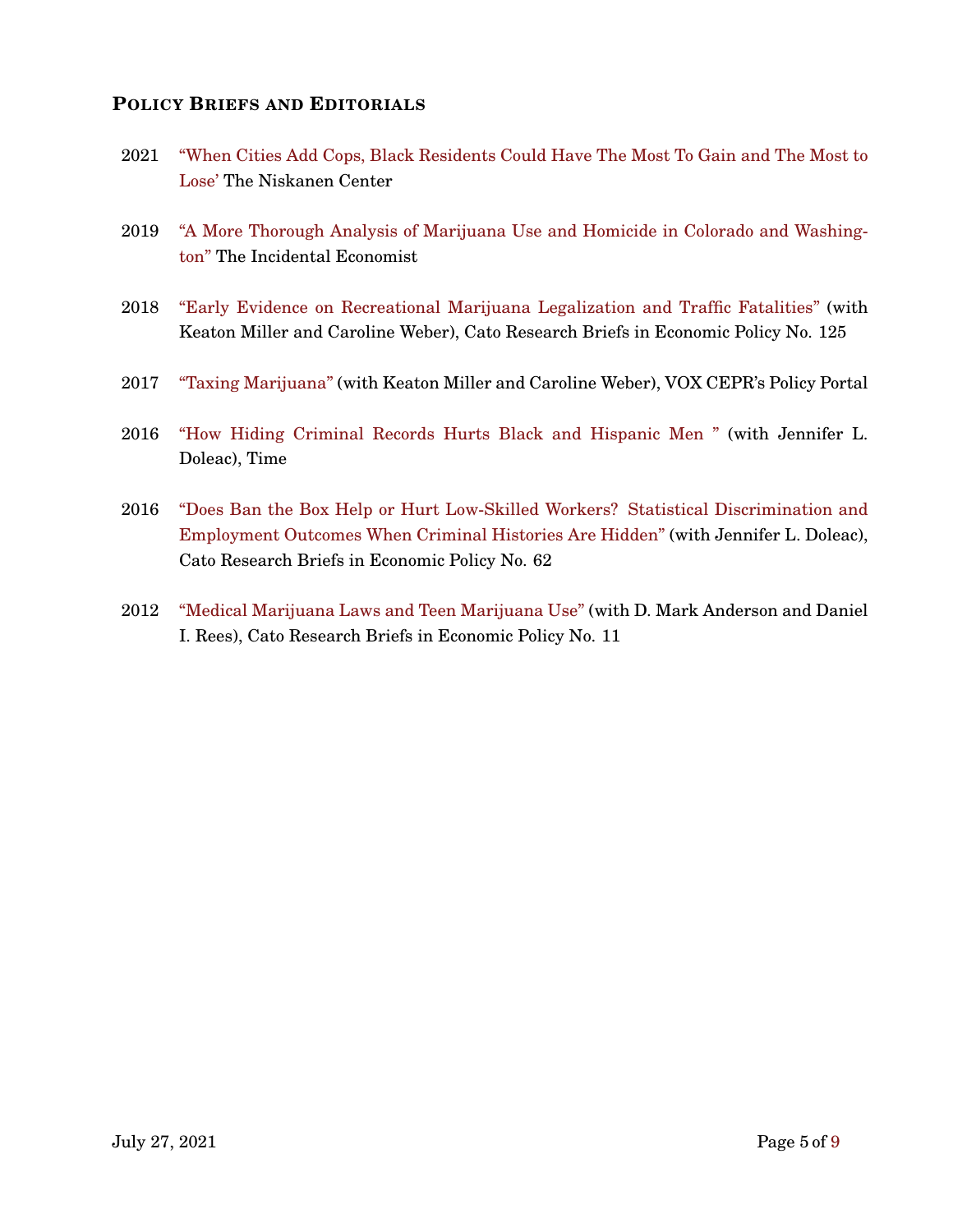## **INVITED SEMINARS**

| 2021 | Gonzaga University, Dartmouth                                                |
|------|------------------------------------------------------------------------------|
| 2019 | Southern Utah University, University of Hawaii, University of Tennessee      |
|      | Knoxville                                                                    |
| 2018 | American University, Brigham Young University, Georgia State University, San |
|      | Diego State University, University of Maryland                               |
| 2017 | NYU, Columbia, UC Santa Cruz, University of Essex, UPenn, University of      |
|      | Odense                                                                       |
| 2016 | Cornell, Rutgers, Case Western, CUNY Grad Center, West Point, University of  |
|      | <b>Economics in Prague</b>                                                   |
| 2015 | University of Wisconsin Madison, Purdue                                      |
| 2014 | UPenn, University of Virginia, Montana State University                      |
| 2013 | Cornell, University of Washington, University of Hawaii, RAND, BYU           |
| 2012 | Washington State University                                                  |
| 2010 | University of Oregon, UC Davis, UC Boulder                                   |
| 2009 | UC Denver                                                                    |

# **CONFERENCE PRESENTATIONS**

| <b>APPAM</b>                                       | (2008, 2017, 2019)                   |
|----------------------------------------------------|--------------------------------------|
| American Law and Economics Association             | (2019)                               |
| <b>NBER Summer Institute</b>                       | (2011, 2013, 2017*, 2018, 2019*,     |
|                                                    | 2021)                                |
| Workshop on the Economics of Risky Behaviors       | (2012, 2014, 2018, 2019)             |
| Applied Econometrics Workshop, Victoria Wellington | (2018, Keynote)                      |
| American Economics Association                     | $(2009, 2010, 2014, 2016^*, 2018)$   |
| <b>Southern Economics Association</b>              | (2009, 2011, 2014, 2015, 2016)       |
| <b>Western Economics Association</b>               | (2008, 2010, 2013, 2015, 2016, 2018) |
| American Society of Health Economists              | (2010, 2017)                         |
| <b>American Society of Criminology</b>             | (2014, 2017)                         |
| Conference on Empirical Legal Studies              | (2012, 2013)                         |
| Violence and Schools IHDSC                         | (2013)                               |
| <b>ONeill Institute Empirical Health Law</b>       | (2013)                               |
| <b>NBER Health Working Group</b>                   | (2012)                               |
| <b>Trans-Atlantic Economics of Crime</b>           | (2012)                               |
| Society of Labor Economics                         | (2008, 2009, 2011)                   |
| American Education Finance Association             | (2008)                               |
| UC Merced Causes and Consequences of Inequality    | (2008)                               |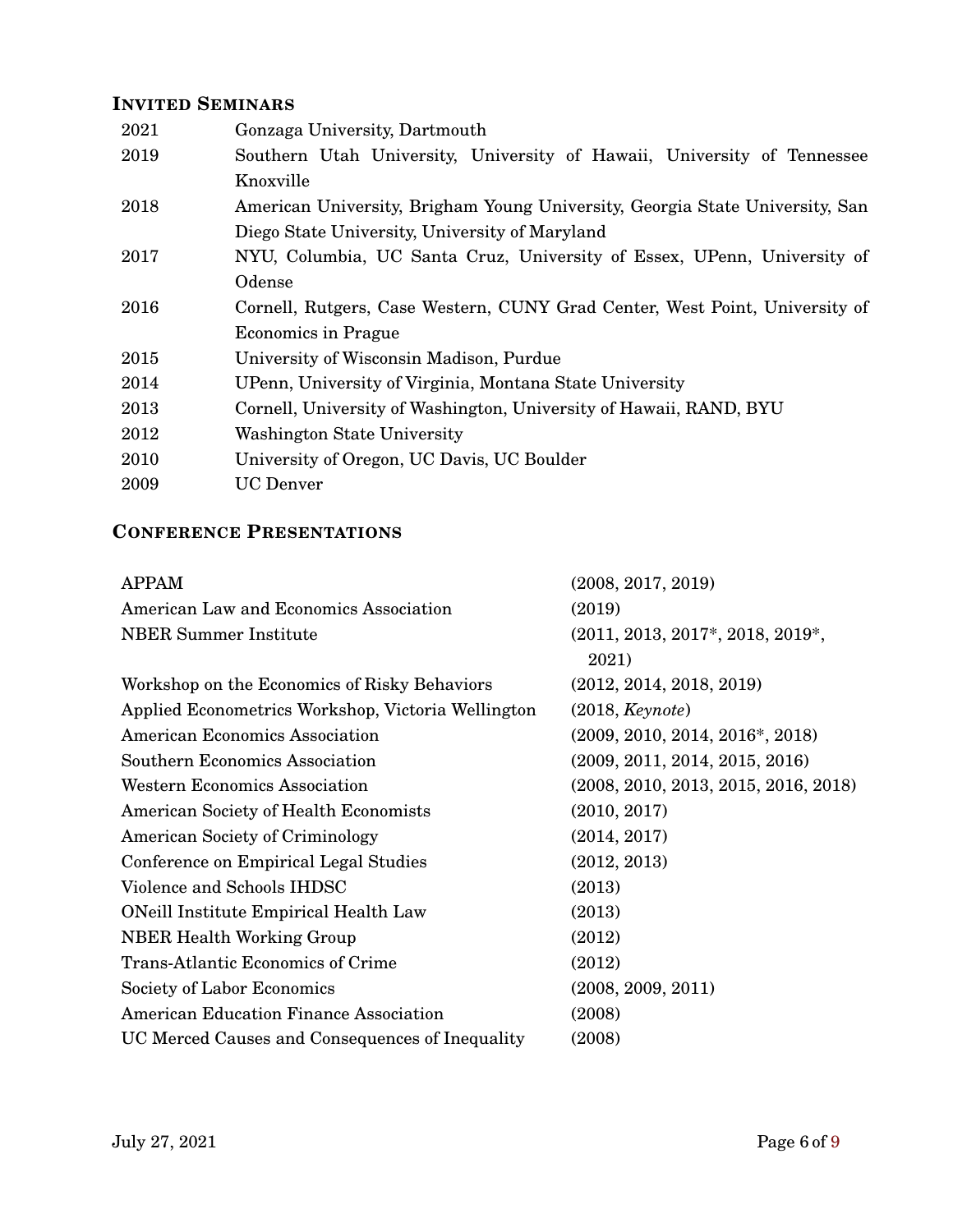### **FELLOWSHIPS & AWARDS**

| 2011, 2012 | <b>Junior Faculty Development Grant</b>       |
|------------|-----------------------------------------------|
| 2010       | Junior Faculty Fellowship, UO                 |
| 2010       | Smith Chair Research Fellow BYU               |
| 2008       | Roe L. Johns Travel Fellow, AEFA              |
| 2008       | Central Competitive Graduate Fellowship, UCSB |
| 2005       | Myerson Fellow, UCSB                          |
| 2000-2004  | University Scholarship, BYU                   |

### **GRANTS EXTERNAL FUNDING**

- \$41,500 "USDA Food Assistance Programs (SNAP, the National School Lunch Program, and the School Breakfast Program) and Healthy Food Choices: Quasi-Experimental Evidence from Geographic Variation in Food Prices." Economics of Food Security, Nutrition, and Health: Insights from FoodAPS grant, NBER.
- \$40,000 "Influence of SNAP Participation and Food Environment on Nutritional Quality of Food at Home Purchases," UKCPR FoodAPS Research Initiative, Economic Research Service.
- \$32,000 "How Race Affects Perceptions of Criminality and Thereby Employment." Russell Sage Foundation.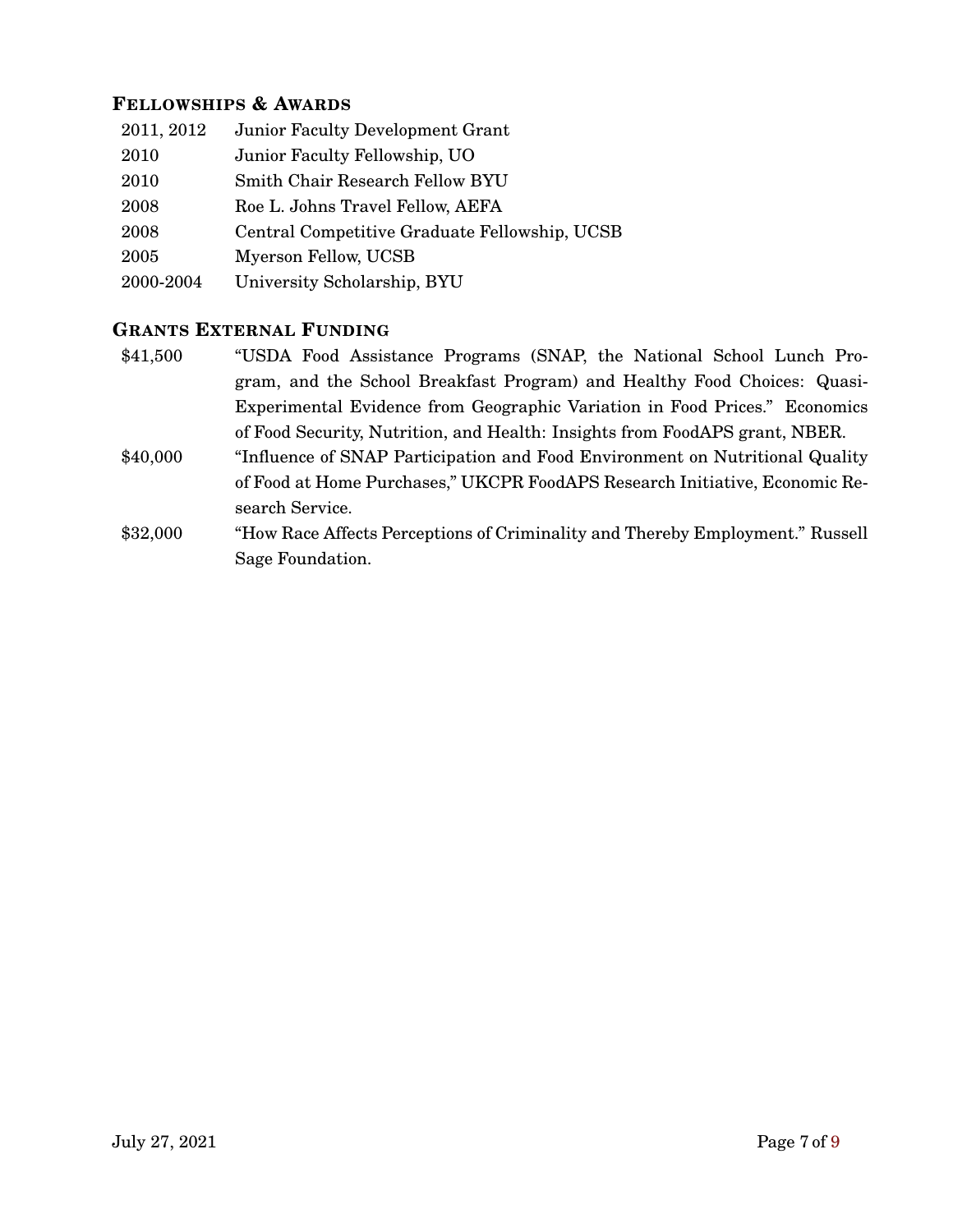### **PH.D. STUDENTS SUPERVISED**

| Melissa Wilson                                                     |
|--------------------------------------------------------------------|
| Mary Kopriva (University of Alaska, co-chair)                      |
| Kendall Houghton (Census, co-chair)                                |
| Drew McNichols (chair, Amazon)                                     |
| Simeon Minard (committee member, Amazon)                           |
| Nathan Biemiller (committee member, FDA)                           |
| Ryan Walch (committee member, Amazon)                              |
| Amani Rashid (committee member, Eastern Michigan University)       |
| Tuan Nguyen (chair, Central College)                               |
| Bekah Selby (chair, Emporia State University)                      |
| Erica Birk (committee member, Facebook)                            |
| Logan Lee (committee member, Grinnell College)                     |
| Gulcan Cil (committee member, EPA)                                 |
| Jon Thompson (committee member, Williamette University)            |
| Kris Holden (committee member, American Institutes for Research)   |
| Isaac Swensen (committee member, Montana State University)         |
| Harold Cuffe (committee member, Victoria University of Wellington) |
| Lance Kaufman (committee member, Alaska Department of Law)         |
| Toni Sipic (committee member, C. Washington University)            |
| Brian Vander Naald (committee member, Drake University)            |
| Sandy Tang (committee member, National Taipai University)          |
|                                                                    |

# **MASTERS STUDENTS SUPERVISED**

Chealsea Clinton

### **UNDERGRADUATE HONORS STUDENTS SUPERVISED**

Jacob Holcombe, Kevin Frazier, Matthew Dodier, Mitchel Vanvuren, Caryn Peters, Kaitlin Alhart, Jelena Hoffart, Analese Helm,

### **TEACHING EXPERIENCE**

| Graduate | Econometrics, Health, Crime                            |
|----------|--------------------------------------------------------|
|          | Undergraduate Intermediate Micro Theory, Health, Crime |